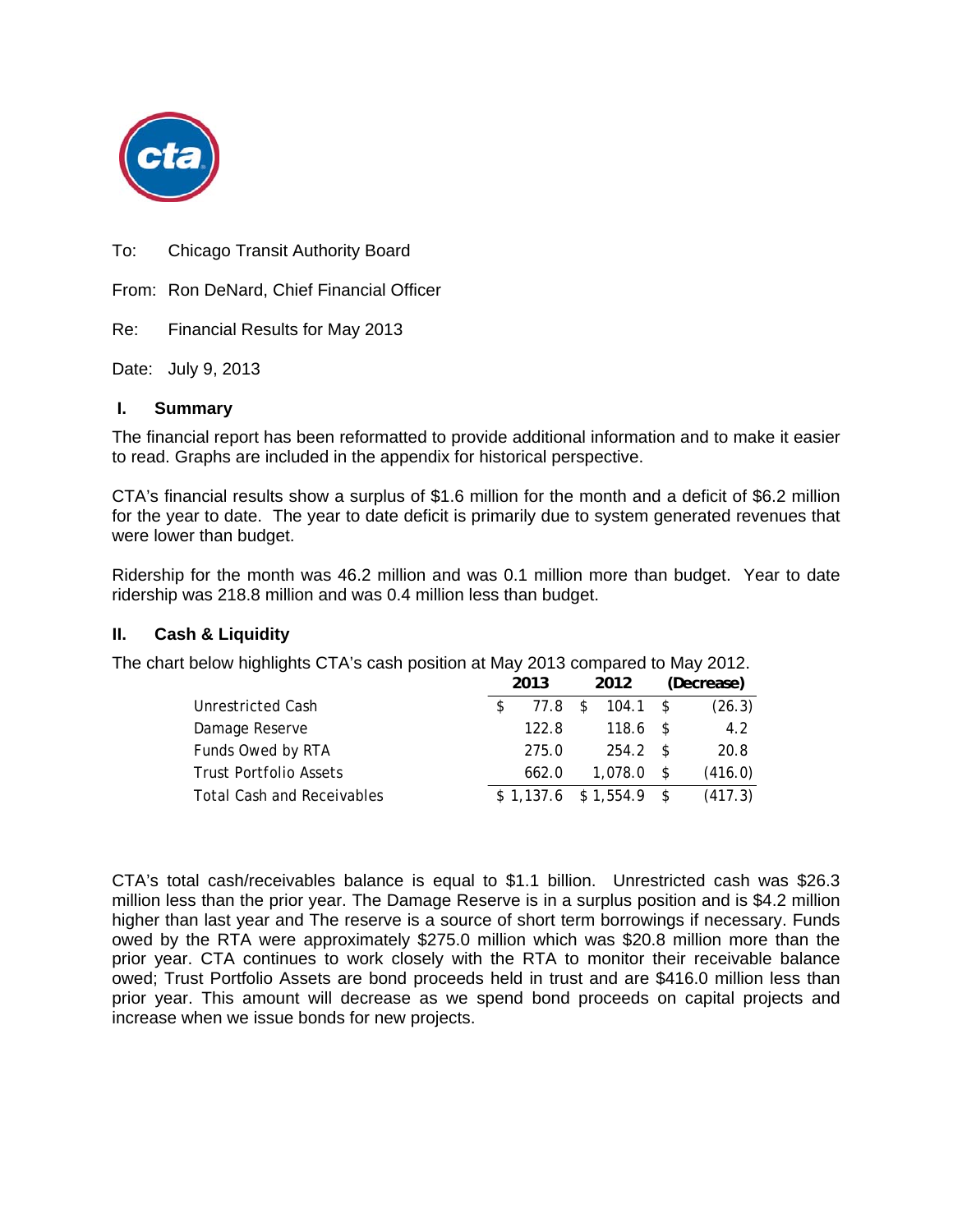#### **III. Revenue**

|                                |          | Current Month               |                   |          | Year to Date  |                   |
|--------------------------------|----------|-----------------------------|-------------------|----------|---------------|-------------------|
|                                |          | Variance to                 | Variance to       |          | Variance to   | Variance to       |
|                                | Actual   | <b>Budget</b>               | <b>Prior Year</b> |          | <b>Budget</b> | <b>Prior Year</b> |
| Category                       | $May-13$ | $May-13$<br>May13 vs. May12 |                   | $May-13$ | <b>Mav-13</b> | May13 vs. May12   |
| <b>Fare &amp; Pass Revenue</b> | 49,847   | (933)                       | 2,874             | 235,160  | (7, 879)      | 10,786            |

Fare and pass revenue was \$0.9 million less than budget for the month. The average fare for the month was \$1.08 and was \$0.02 less than budget and was on par with the prior month.

 Year to date fare and pass revenue was \$7.9 million less than budget. The average fare for the year to date was \$1.08 per ride and was \$0.03 less than budget.

|                                      |  |          | Current Month               |          |             |                 |        |        |               | Year to Date                  |             |     |          |
|--------------------------------------|--|----------|-----------------------------|----------|-------------|-----------------|--------|--------|---------------|-------------------------------|-------------|-----|----------|
|                                      |  |          | Variance to                 |          | Variance to |                 |        |        | Variance to   |                               | Variance to |     |          |
|                                      |  | Actual   | <b>Budget</b><br>Prior Year |          |             |                 | Actual |        | <b>Budget</b> | Prior Year<br>May13 vs. May12 |             |     |          |
| Category                             |  | $May-13$ |                             | $May-13$ |             | May13 vs. May12 |        | May-13 |               |                               |             |     | $May-13$ |
| <b>Reduced Fare Subsidy</b>          |  | 2,360    |                             |          |             | 27              |        | 11.801 |               |                               |             | 134 |          |
| $-$<br>$\overline{\phantom{a}}$<br>. |  |          |                             | .        |             | .               | - 1    |        |               |                               |             |     |          |

• Reduced Fare Subsidy was on par with budget for the month and year.

|                                  |          | Current Month |                 |          | Year to Date  |                 |  |  |  |  |  |
|----------------------------------|----------|---------------|-----------------|----------|---------------|-----------------|--|--|--|--|--|
|                                  |          | Variance to   | Variance to     |          | Variance to   | Variance to     |  |  |  |  |  |
|                                  | Actual   | <b>Budget</b> | Prior Year      | Actual   | <b>Budget</b> | Prior Year      |  |  |  |  |  |
| Category                         | $May-13$ | Mav-13        | May13 vs. May12 | $May-13$ | Mav-13        | May13 vs. May12 |  |  |  |  |  |
| Advertising, Charter, Concession | 2,049    | (235)         | 73              | 11,313   | 974           | 2,491           |  |  |  |  |  |

• Advertising, Charter and Concessions Revenue was slightly less than budget for the month and was \$1.0 million more than budget for the year to date.

|                   |        | Current Month              |  |               |                 |                   |  | Year to Date |             |                 |             |      |  |  |
|-------------------|--------|----------------------------|--|---------------|-----------------|-------------------|--|--------------|-------------|-----------------|-------------|------|--|--|
|                   |        | Variance to<br>Variance to |  |               |                 |                   |  |              | Variance to |                 | Variance to |      |  |  |
|                   | Actual |                            |  | <b>Budget</b> |                 | <b>Prior Year</b> |  | Actual       |             | <b>Budget</b>   | Prior Year  |      |  |  |
| Category          |        | Mav-13<br>May-13           |  |               | May13 vs. May12 | Mav-13            |  | Mav-13       |             | May13 vs. May12 |             |      |  |  |
| Investment income |        | 22                         |  | (18)          |                 | (19)              |  | 150          |             | (46)            |             | (57) |  |  |

• Investment Income Revenue was on par with budget for the month and was \$46,000 less than budget for the year to date.

|                      | Current Month |                            |               |  |                 |        |        | Year to Date |               |                 |             |  |
|----------------------|---------------|----------------------------|---------------|--|-----------------|--------|--------|--------------|---------------|-----------------|-------------|--|
|                      |               | Variance to<br>Variance to |               |  |                 |        |        |              | Variance to   |                 | Variance to |  |
|                      | Actual        |                            | <b>Budget</b> |  | Prior Year      |        | Actual |              | <b>Budget</b> | Prior Year      |             |  |
| Category             | $May-13$      |                            | Mav-13        |  | May13 vs. May12 | Mav-13 |        | $May-13$     |               | May13 vs. May12 |             |  |
| <b>Other Revenue</b> | 6,387         |                            | (168)         |  | 3,627           |        | 17,009 |              | 14            |                 | 1,114       |  |

• All Other Revenue was \$0.2 million less than budget for the month and was \$14,000 more than budget for the year to date period. The revenue is favorable versus prior year due to the receipt of a security grant.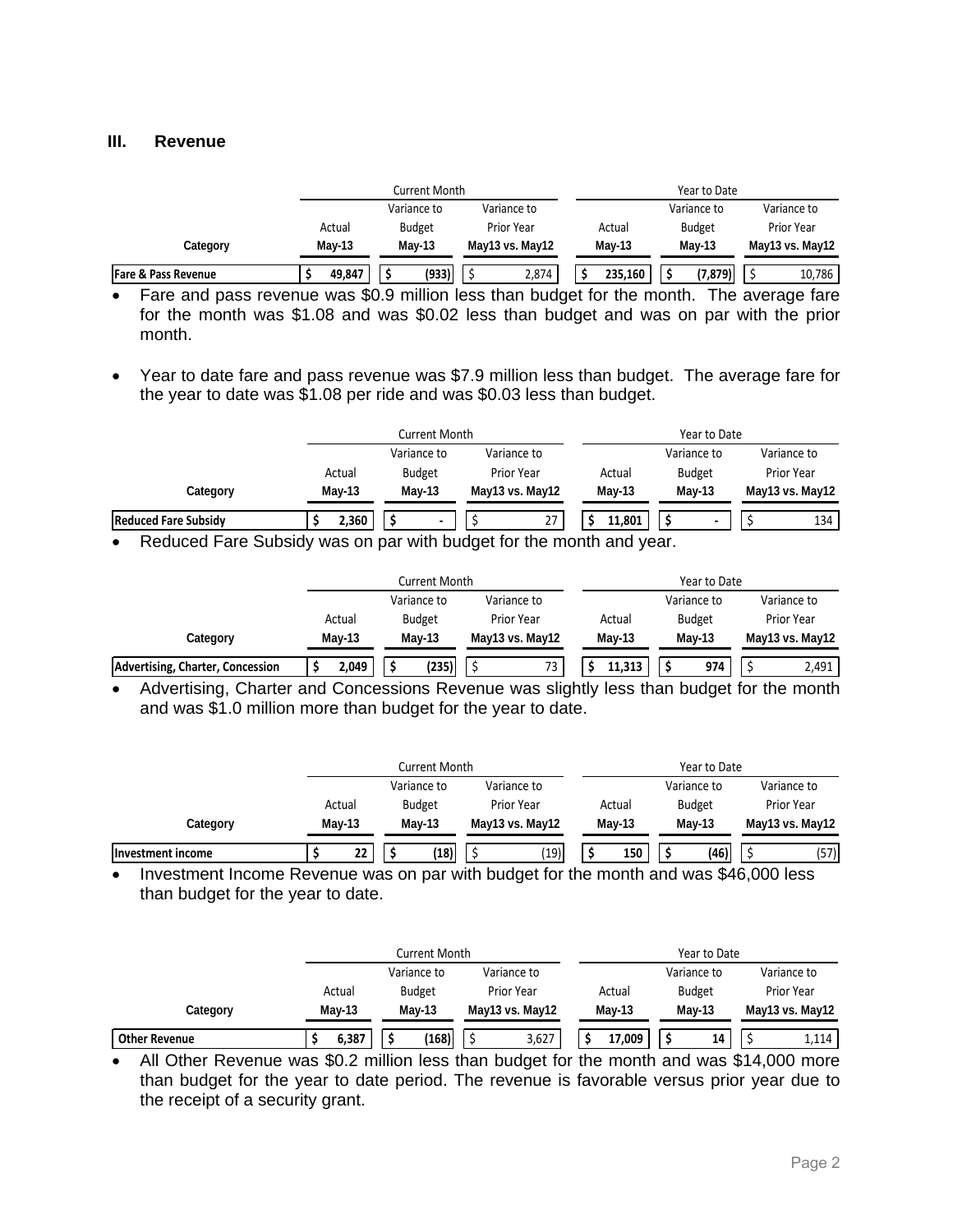|                                       |        | Current Month                  |                   | Year to Date |               |                 |  |  |  |  |
|---------------------------------------|--------|--------------------------------|-------------------|--------------|---------------|-----------------|--|--|--|--|
|                                       |        | Variance to                    | Variance to       |              | Variance to   | Variance to     |  |  |  |  |
|                                       | Actual | <b>Budget</b>                  | <b>Prior Year</b> | Actual       | <b>Budget</b> | Prior Year      |  |  |  |  |
| Category                              | Mav-13 | $May-13$                       | May13 vs. May12   | Mav-13       | <b>Mav-13</b> | May13 vs. May12 |  |  |  |  |
| <b>Total System Generated Revenue</b> | 60.665 | $^{\prime}$ 1.353) $\parallel$ | 6,583             | 275.434      | (6.937)       | 14,469          |  |  |  |  |

• System-Generated Revenue was \$1.4 million less than budget for the month. Year to date System-Generated Revenue was \$6.9 million less than budget. The unfavorable variance for the year to date was primarily due to lower than anticipated farebox and pass revenue.

## **IV. Expenses**

|          |          | Current Month |                   | Year to Date |               |                 |  |  |  |  |
|----------|----------|---------------|-------------------|--------------|---------------|-----------------|--|--|--|--|
|          |          | Variance to   | Variance to       |              | Variance to   | Variance to     |  |  |  |  |
|          | Actual   | <b>Budget</b> | <b>Prior Year</b> | Actual       | <b>Budget</b> | Prior Year      |  |  |  |  |
| Category | $May-13$ | May-13        | May13 vs. May12   | $May-13$     | <b>Mav-13</b> | May13 vs. May12 |  |  |  |  |
| Labor    | 79,031   | 1,800         | (747)             | 393,084      | (4,521)       | (10,006)        |  |  |  |  |

• Labor Expense was \$1.8 million less than budget for the month. The May positive variance is due to the timing of costs related to capital projects. Labor expense year to date was unfavorable to budget by \$4.5 million. Labor expense is unfavorable year to date due to the adjusted timing of the implementation of the Customer Service Assistants in the rail stations and additional weather-related overtime in the first three months of the year. . Labor is higher than prior year due increases in salaries and employer pension contribution and the customer service assistant program.

|          |          | Current Month |                 | Year to Date |               |                 |  |  |  |
|----------|----------|---------------|-----------------|--------------|---------------|-----------------|--|--|--|
|          |          | Variance to   | Variance to     |              | Variance to   | Variance to     |  |  |  |
|          | Actual   | <b>Budget</b> | Prior Year      | Actual       | <b>Budget</b> | Prior Year      |  |  |  |
| Category | $May-13$ | $May-13$      | May13 vs. May12 | $Mav-13$     | $May-13$      | May13 vs. May12 |  |  |  |
| Material | 4,805    | (504)         | 1,167           | 27,358       | (3, 514)      | 2,748           |  |  |  |

 Material Expense was over budget by \$0.5 million. Material expense for the year to date was \$3.5 million over budget due to keeping an older rail fleet in place longer than budgeted, an increase in both the replacement rate for parts and in the cost of components, and additional days of snow and sleet versus prior year.

|          |          | Current Month |                 | Year to Date |               |                   |  |  |  |  |  |
|----------|----------|---------------|-----------------|--------------|---------------|-------------------|--|--|--|--|--|
|          |          | Variance to   | Variance to     |              | Variance to   | Variance to       |  |  |  |  |  |
|          | Actual   | <b>Budget</b> | Prior Year      | Actual       | <b>Budget</b> | <b>Prior Year</b> |  |  |  |  |  |
| Category | $May-13$ | <b>Mav-13</b> | May13 vs. May12 | Mav-13       | $May-13$      | May13 vs. May12   |  |  |  |  |  |
| Fuel     | 5,634    | (58)          | (662)           | 26.215       | 1,011         | (1,728)           |  |  |  |  |  |

 Fuel for Revenue Equipment was \$0.1 million more than budget for the month. Fuel expense was \$1.0 million less than budget for the year, primarily due to lower consumption.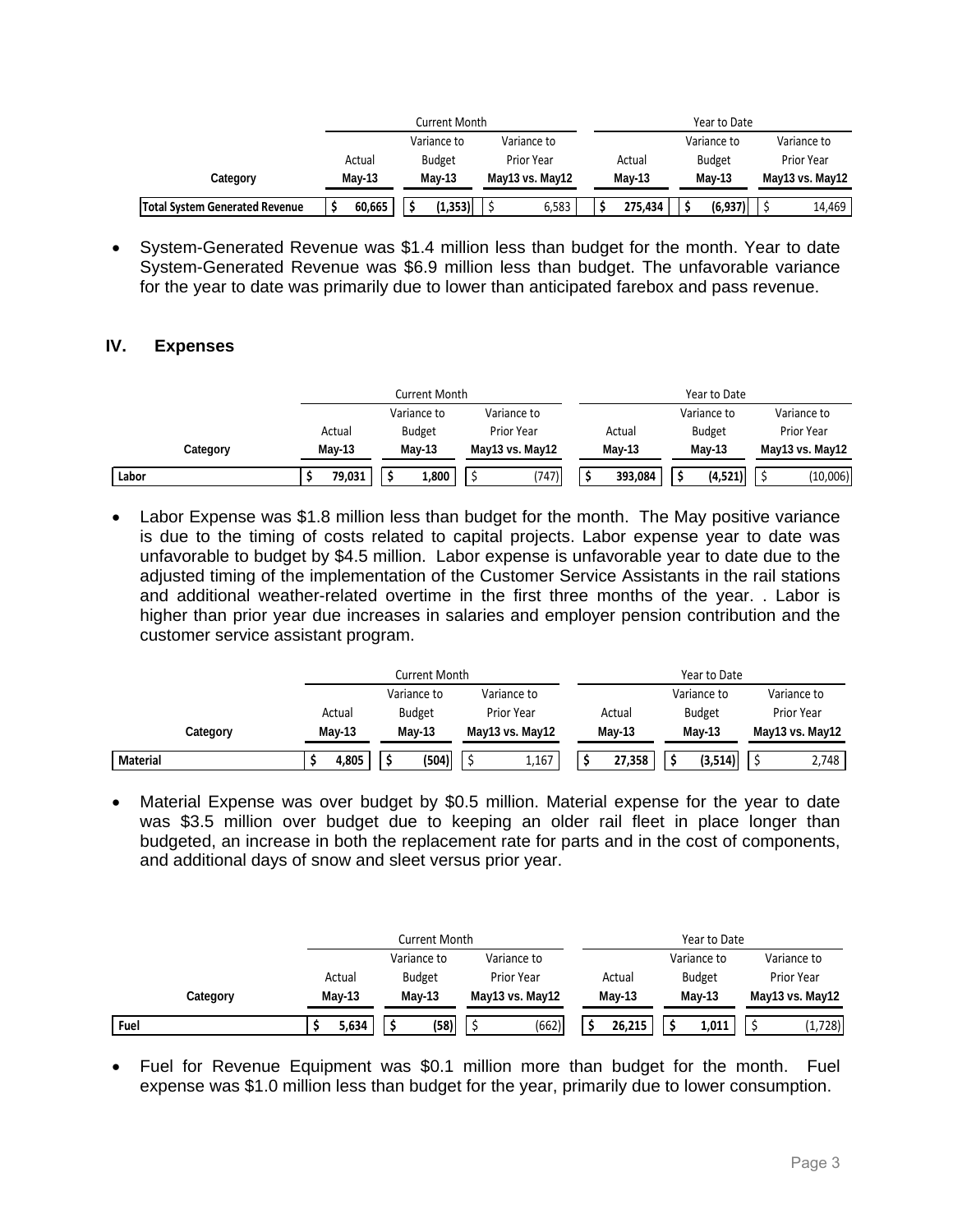|          | Current Month |       |                            |               |  |                   | Year to Date |          |  |               |                 |                   |  |
|----------|---------------|-------|----------------------------|---------------|--|-------------------|--------------|----------|--|---------------|-----------------|-------------------|--|
|          |               |       | Variance to<br>Variance to |               |  |                   |              |          |  | Variance to   |                 | Variance to       |  |
|          | Actual        |       |                            | <b>Budget</b> |  | <b>Prior Year</b> |              | Actual   |  | <b>Budget</b> |                 | <b>Prior Year</b> |  |
| Category | $May-13$      |       | $May-13$                   |               |  | May13 vs. May12   |              | $May-13$ |  | $May-13$      | May13 vs. May12 |                   |  |
| Power    |               | 2,530 |                            | (558)         |  | (990)             |              | 10,841   |  | (1,255)       |                 | (574)             |  |

 Electric Power for Revenue Equipment was more than budget for the month and the year to date due to higher usage than anticipated in the budget.

|                                         | Current Month           |                            |        |  |                   | Year to Date |        |          |               |            |                 |  |
|-----------------------------------------|-------------------------|----------------------------|--------|--|-------------------|--------------|--------|----------|---------------|------------|-----------------|--|
|                                         |                         | Variance to<br>Variance to |        |  |                   |              |        |          | Variance to   |            | Variance to     |  |
|                                         | <b>Budget</b><br>Actual |                            |        |  | <b>Prior Year</b> |              | Actual |          | <b>Budget</b> | Prior Year |                 |  |
| Category                                | $May-13$                |                            | Mav-13 |  | May13 vs. May12   | $May-13$     |        | $May-13$ |               |            | May13 vs. May12 |  |
| <b>Provision Injuries &amp; Damages</b> | 983                     |                            |        |  | 1,617             |              | 4.913  |          |               |            | 8,087           |  |

• Provision for Injuries and Damages Expense was on par with budget for the month and year.

|                                      |          | Current Month              |          |               |                 |            |          | Year to Date |             |               |                 |                   |  |
|--------------------------------------|----------|----------------------------|----------|---------------|-----------------|------------|----------|--------------|-------------|---------------|-----------------|-------------------|--|
|                                      |          | Variance to<br>Variance to |          |               |                 |            |          |              | Variance to |               | Variance to     |                   |  |
|                                      |          | Actual                     |          | <b>Budget</b> |                 | Prior Year |          | Actual       |             | <b>Budget</b> |                 | <b>Prior Year</b> |  |
| Category                             | $Mav-13$ |                            | $Mav-13$ |               | May13 vs. May12 |            | $May-13$ |              | Mav-13      |               | May13 vs. May12 |                   |  |
| <b>Purchase of Security Services</b> |          | 2,035                      |          | 76            |                 | 876        |          | 13,217       |             | 394           |                 | 1,329             |  |

• Purchase of Security Services was slightly favorable to budget for the month. Year to date security expense was \$0.4 million less than budget for the year.

|                       |                            | Current Month |                   | Year to Date |               |                   |  |  |
|-----------------------|----------------------------|---------------|-------------------|--------------|---------------|-------------------|--|--|
|                       | Variance to<br>Variance to |               |                   |              | Variance to   |                   |  |  |
|                       | Actual                     | <b>Budget</b> | <b>Prior Year</b> | Actual       | <b>Budget</b> | <b>Prior Year</b> |  |  |
| Category              | Mav-13                     | $Mav-13$      | May13 vs. May12   | Mav-13       | $Mav-13$      | May13 vs. May12   |  |  |
| <b>Other Expenses</b> | 22,051                     | 2,205         | (10, 321)         | 92,733       | 8,631         | (36, 212)         |  |  |

 Other Expense was \$2.2 million less than budget. Year to date other expenses was \$8.6 million less than budget. The favorable variance for the month and year to date is due to timing differences for maintenance and repair contract costs. The expense is higher than prior year due to the impact of the elimination of a debt service reserve that caused 2012 expenses to be abnormally low as compared to 2013.

|                                 |             |  | Current Month |             |                 |        |         |               | Year to Date |             |                 |  |
|---------------------------------|-------------|--|---------------|-------------|-----------------|--------|---------|---------------|--------------|-------------|-----------------|--|
|                                 | Variance to |  |               | Variance to |                 |        |         | Variance to   |              | Variance to |                 |  |
|                                 | Actual      |  | <b>Budget</b> | Prior Year  |                 | Actual |         | <b>Budget</b> |              | Prior Year  |                 |  |
| Category                        | $Mav-13$    |  | <b>Mav-13</b> |             | May13 vs. May12 |        | Mav-13  |               | Mav-13       |             | May13 vs. May12 |  |
| <b>Total Operating Expenses</b> | 117,069     |  | 2.962         |             | (9,061)         |        | 568.360 |               | 747          |             | (36, 355)       |  |

 Operating Expenses were \$3.0 million less than budget for the month, primarily due to favorable variances in the labor and other expense categories. For the year to date period, operating expenses were \$0.8 million less than budget. Expenses in 2013 are higher than 2012 due to the elimination of pension bond debt service reserve in 2012 that lowered 2012 expenses(one time item).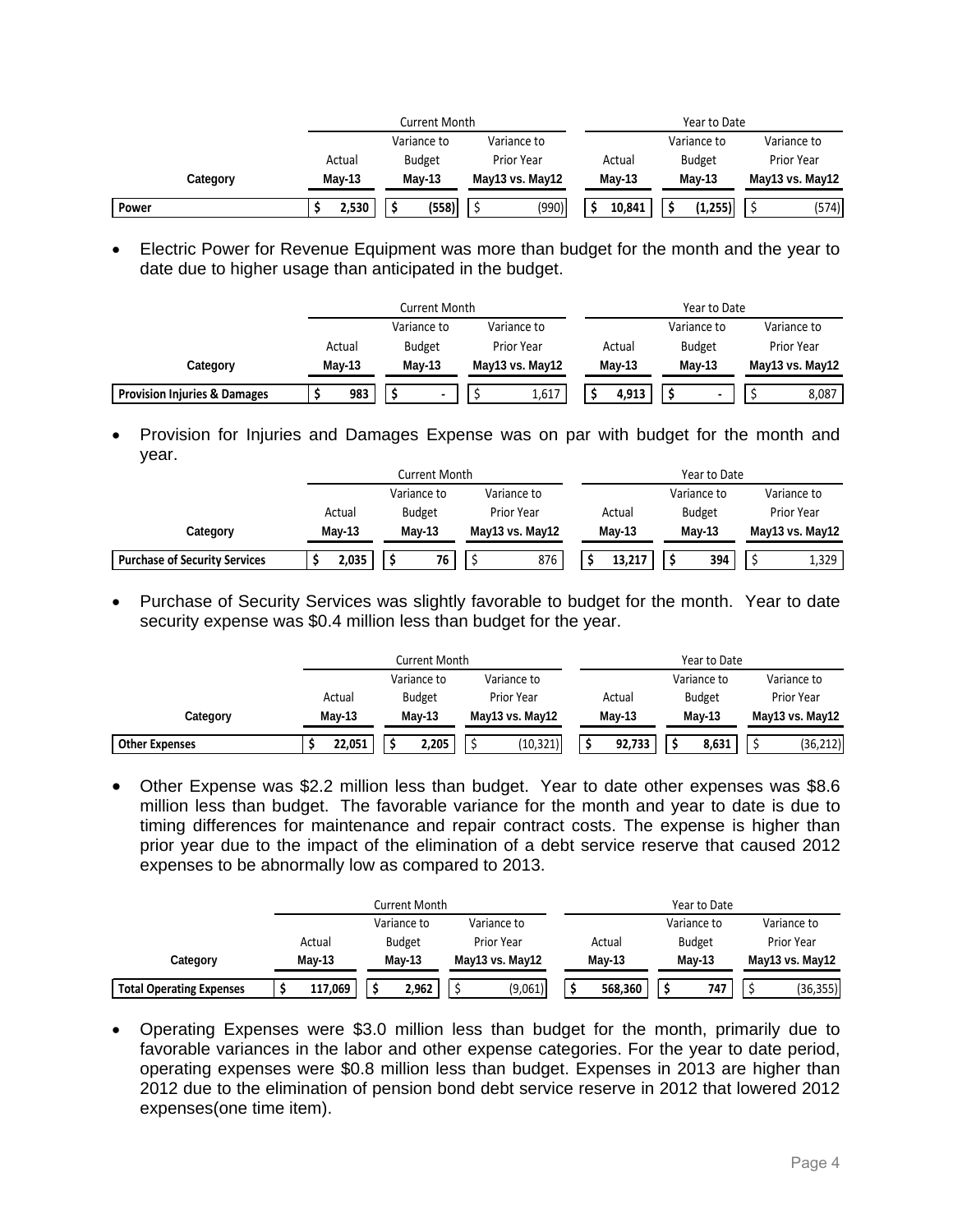## **V. Other**

|                       |        | Current Month |                   | Year to Date |               |                   |  |  |
|-----------------------|--------|---------------|-------------------|--------------|---------------|-------------------|--|--|
|                       |        | Variance to   | Variance to       |              | Variance to   | Variance to       |  |  |
|                       | Actual | <b>Budget</b> | <b>Prior Year</b> | Actual       | <b>Budget</b> | <b>Prior Year</b> |  |  |
| Category              | May-13 | Mav-13        | May13 vs. May12   | Mav-13       | $May-13$      | May13 vs. May12   |  |  |
| <b>Recovery Ratio</b> | 62.3%  | 0.55          |                   | 58.9%        | (1.45)        |                   |  |  |

 Recovery Ratio, which measures the percentage of operating expenses CTA funds from internally generated revenues, was 62.3% for the month and 58.9% for the year. This was favorable to budget by 0.55 percentage points for the month and unfavorable by 1.45 percentage points for the year to date.

### **VI. Ridership**

|                               |                    | <b>Current Month</b>                     |                                              | Year to Date     |                                          |                                              |  |  |  |
|-------------------------------|--------------------|------------------------------------------|----------------------------------------------|------------------|------------------------------------------|----------------------------------------------|--|--|--|
| Category                      | Actual<br>$May-13$ | Variance to<br><b>Budget</b><br>$May-13$ | Variance to<br>Prior Year<br>May13 vs. May12 | Actual<br>May-13 | Variance to<br><b>Budget</b><br>$May-13$ | Variance to<br>Prior Year<br>May13 vs. May12 |  |  |  |
| Bus                           | 26,856             | 183                                      | (345)                                        | 126,640          | (687)                                    | (4, 722)                                     |  |  |  |
| Rail                          | 15,715             | (182)                                    | (440)                                        | 75,645           | (3)                                      | (1,688)                                      |  |  |  |
| <b>Rail to Rail Transfers</b> | 3,628              | 126                                      | 57                                           | 16,496           | 311                                      | (57)                                         |  |  |  |
| Total                         | 46,199             | 126                                      | (727)                                        | 218,780          | (379)                                    | (6, 467)                                     |  |  |  |

- Ridership for the month of May was 46.2 million and was 0.1 million more than budget and was 0.7 million less than prior year. Calendar adjusted ridership was down 1.6% from prior year.
- Ridership for the year to date was 218.8 million and was 0.4 million less than budget and 6.5 million less than prior year. Calendar adjusted ridership is down 2.5% over the prior year to date.

### **SEE APPENDIX**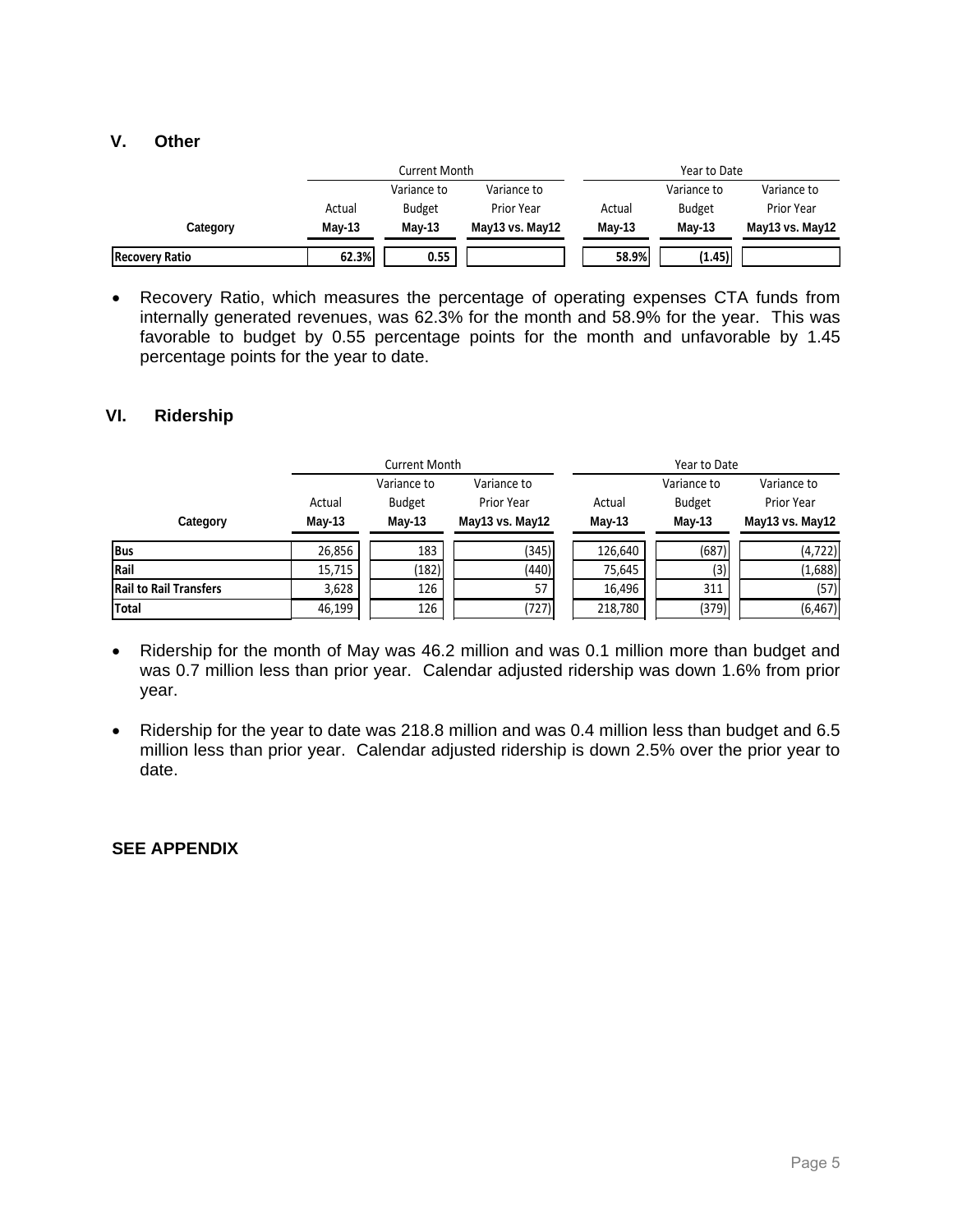## *Cash & Liquidity*





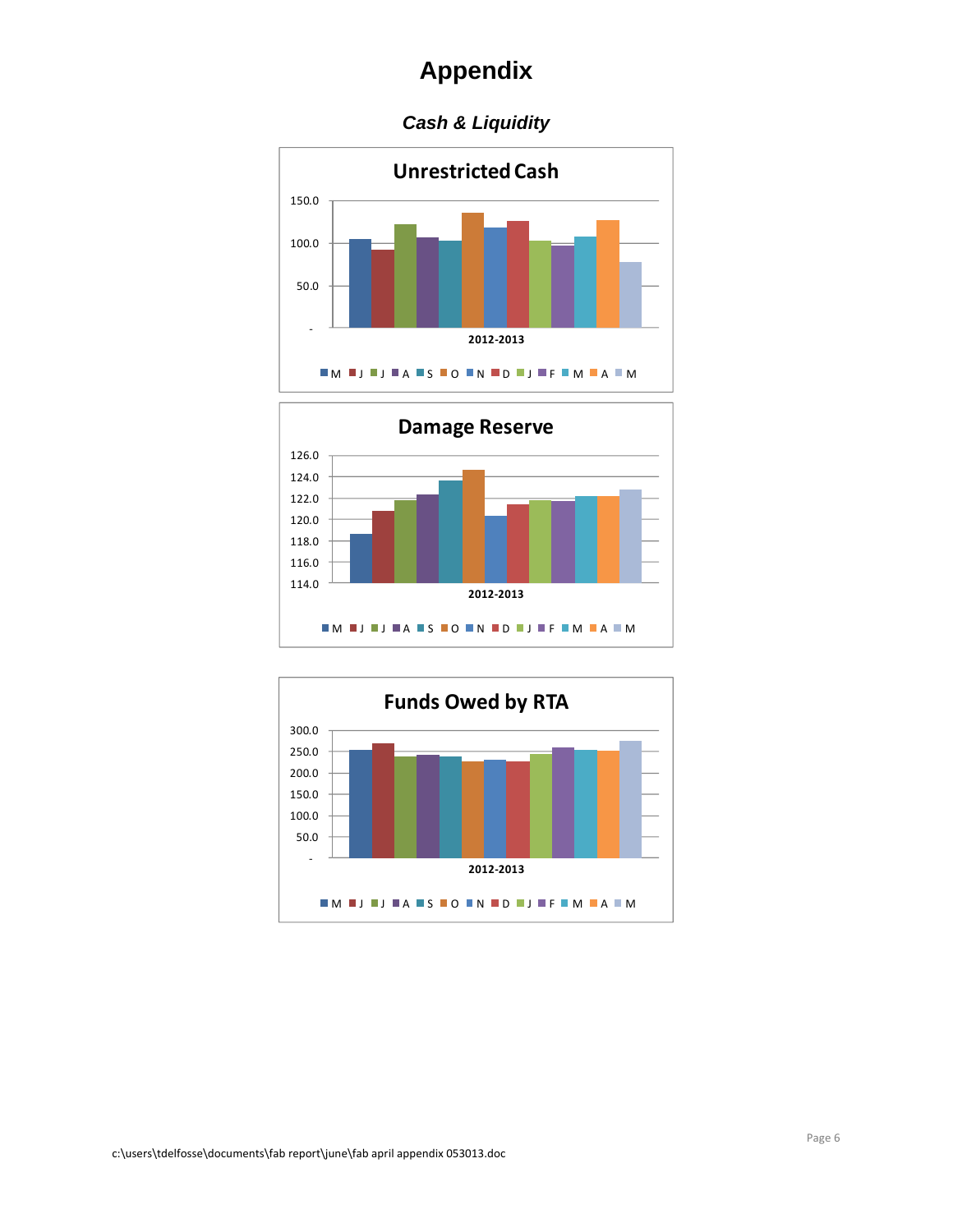





c:\users\tdelfosse\documents\fab report\june\fab april appendix 053013.doc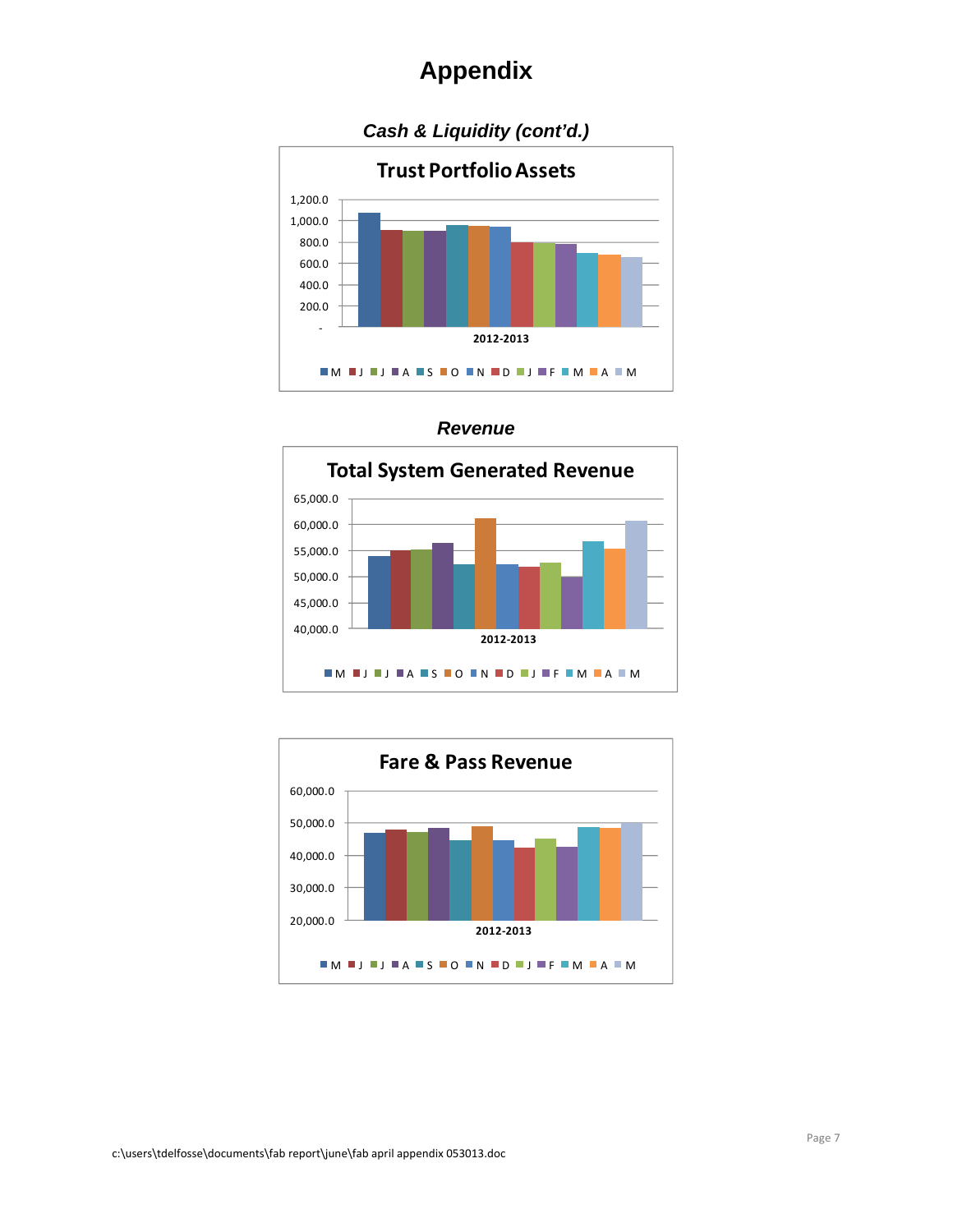## *Revenue (cont'd.)*



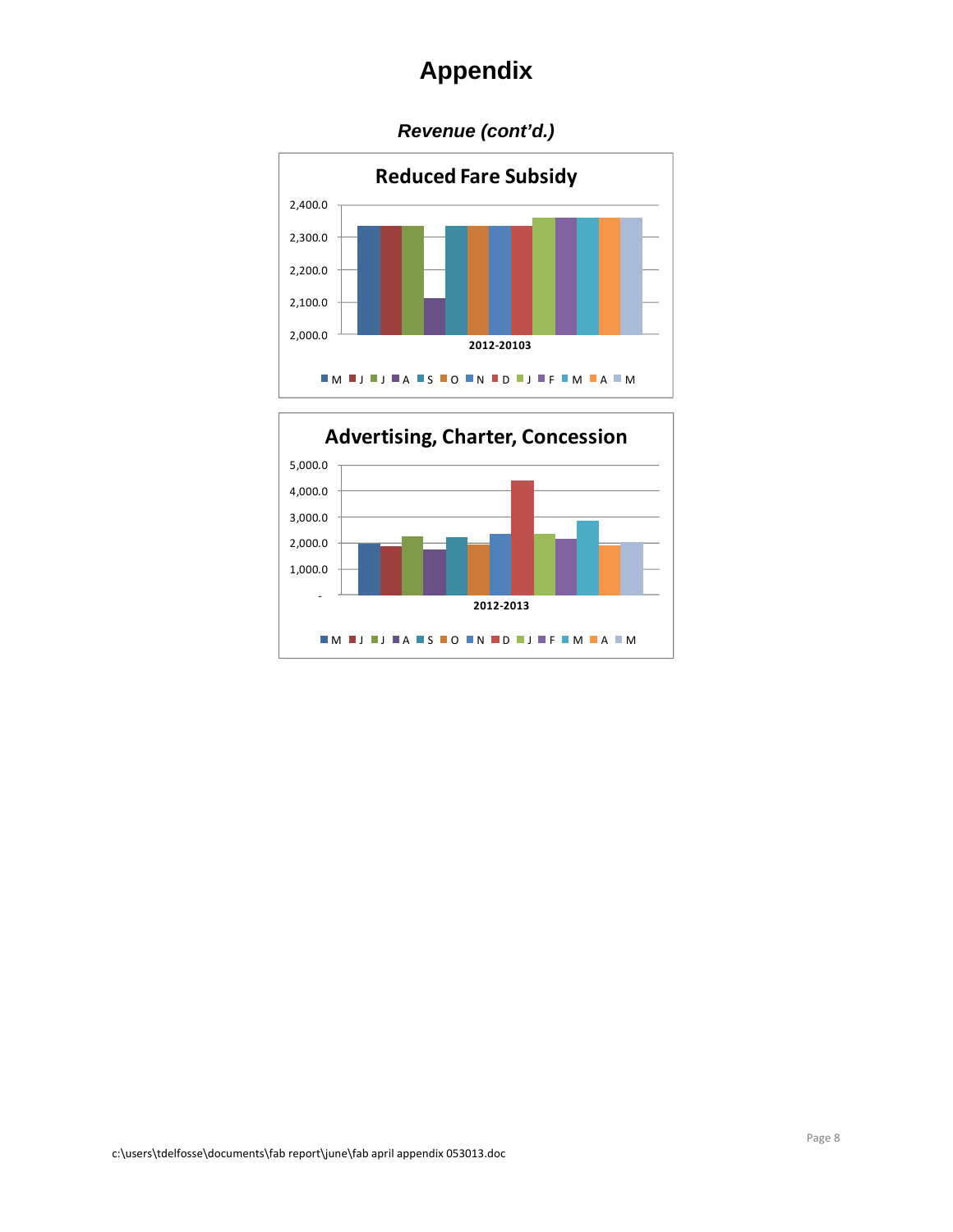## *Expenses*